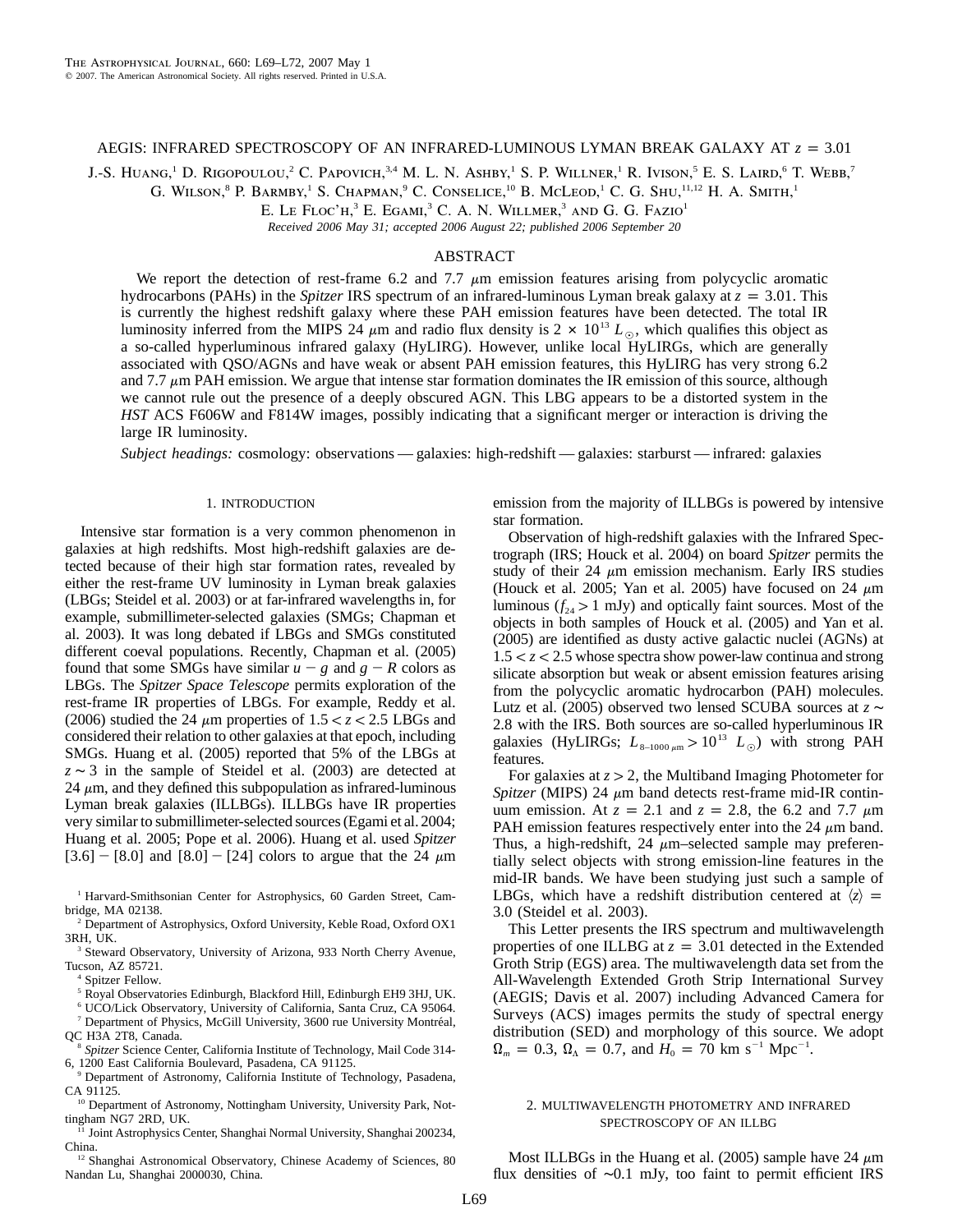

FIG. 1.—IRS spectrum of EGS20 J1418+5236. The dashed line is the M82 SED shifted to  $z = 3.01$ . The spectrum has remarkably similar 6.2 and 7.7  $\mu$ m PAH emission-feature strength and shape to those of M82. We cross-correlated the IRS spectrum with that of M82 to derive a redshift of  $z = 3.01 \pm$ 0.016. The IRS spectrum at  $\lambda > 32 \mu$ m becomes very noisy, so the 8.2  $\mu$ m PAH emission feature is not detected.

observations.13 M. Ashby et al. (2007, in preparation) performed a wide-field deep u' and g' imaging survey with the Megacam on the MMT, covering the whole EGS and overlapping with deep Subaru *R*-band imaging and *Spitzer* MIPS data. The goal of the MMT Megacam survey is to obtain an ILLBG sample

<sup>13</sup> See http://ssc.spitzer.caltech.edu/irs/documents/irs\_ultradeep\_memo.pdf.

with higher 24  $\mu$ m flux density for IRS spectroscopic followup. J.-S. Huang et al. (2007, in preparation) give a detailed description of this sample. Objects with strong AGN activity, such as QSOs, are excluded from the sample using combinations of  $[3.6]$  –  $[8.0]$  and  $[8.0]$  –  $[24]$  colors (Ivison et al. 2004; Huang et al. 2005). Spectroscopic redshifts for this sample are not yet available. We selected the object that is the subject of this Letter, EGS20 J1418-5236 (hereafter E21, the 21st in the IRS target list), as a LBG with  $u' - g' > 1.4$ ,  $g' - R = 0.39$ , and  $R =$ 24.30, and with very strong 24  $\mu$ m emission,  $f_{24} = 0.62$  mJy.

We obtained a spectrum for E21 with the IRS using the Long-Low module (LL1) in staring mode, covering  $20-39 \mu m$  (see Fig. 1). We observed the source for 24 cycles of 120 s duration. The total on-source integration time was 5851 s. We combined the reduced frames, subtracted residual background counts, and used the SMART package (Higdon et al. 2004) to extract calibrated one-dimensional spectra for both positive and negative beams. The final IRS spectrum is an average of both beams. The spectrum shows a significant detection of 6.2 and 7.7  $\mu$ m PAH emission features at  $z = 3.01 \pm 0.016$ . This is consistent with a typical redshift for *u*-dropout–selected LBGs. Given the presence of multiple emission features in the IRS spectrum here, the redshift accuracy is significantly better than that reported for other  $z > 2$  sources in the literature. Spectra of other objects often have a low signal-to-noise ratio, only a single emission feature, or a featureless spectrum (e.g., Houck et al. 2005; Yan et al. 2005).

The AEGIS multiwavelength data set permits the study of E14 from X-rays to the 20 cm radio band. While there is a single source in the MMT  $u'$ ,  $g'$ , and Subaru *R* images, the *Hubble Space Telescope* ACS images resolve this galaxy into two components, which we refer to as J1 and J2 (Fig. 2). In addition, another object, called J3, resides  $3''$  to the east of J1 and J2 and could contaminate the *Spitzer* IR emission. Strong emission at  $u'$  from J3 suggests that it is at a much lower redshift, and using the full data set we derive a photometric redshift of  $z = 0.79$ . J3 is not detected at 20 cm (5  $\sigma$  limit of



FIG. 2.—Multiwavelength stamp images for EGS20 J1418+5236. The spatial resolutions are 1" for the MMT Megacam *u'* and *g'* images, 0"6 for the Subaru *R*-band image, 0.1 for the ACS *V*- and *I*-band images, 0.8 for the Palomar *K*-band image, 1.8–2.2 for the four IRAC bands, 5" for the MIPS 24  $\mu$ m band, and 3" for the VLA 20 cm image.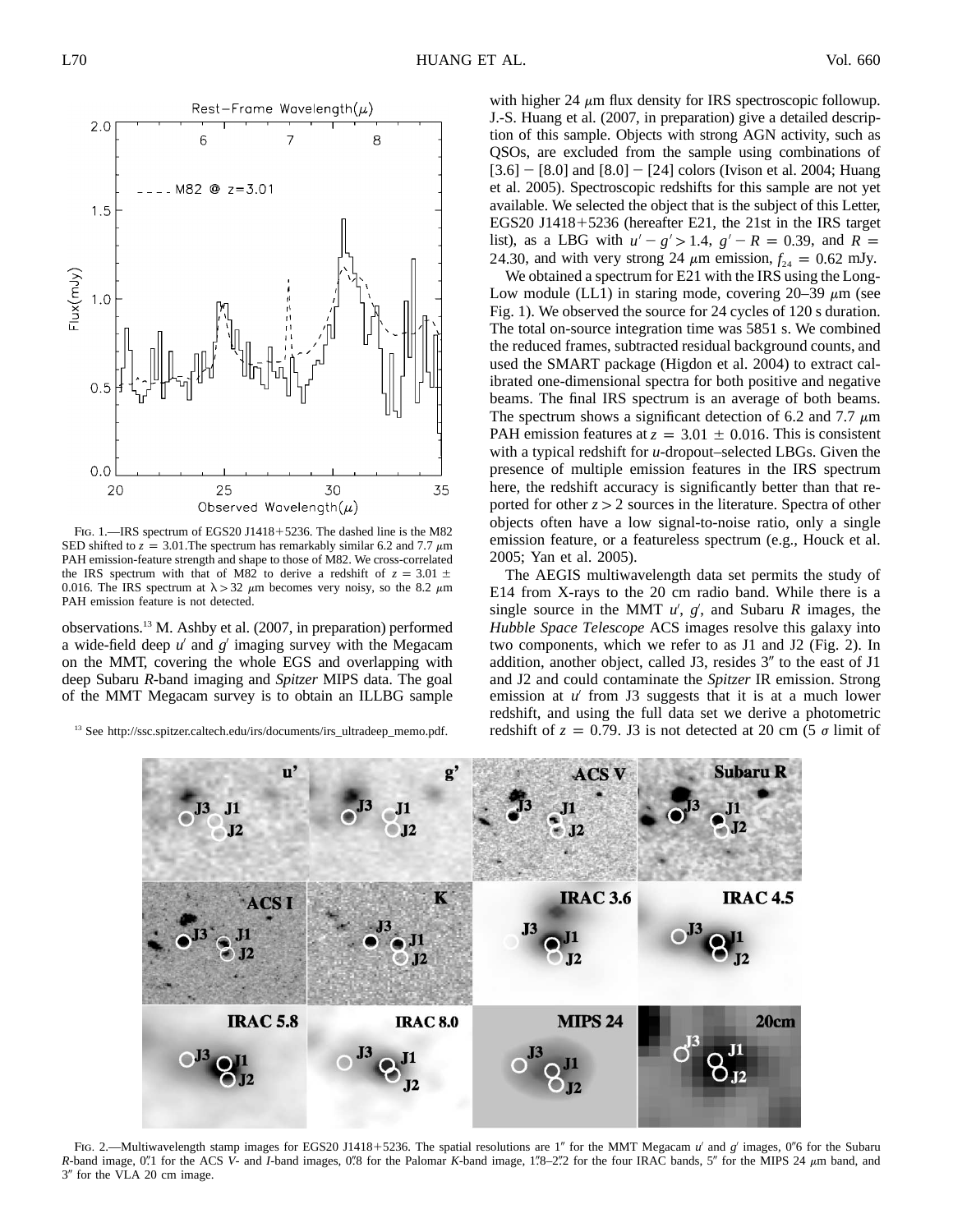24  $\mu$ m flux density or the emission in the IRS spectrum. Both J1 and J2 are so-called u' dropouts (e.g., Steidel et al. 2003) and show low surface brightness features that connect to J1 and J2 in the ACS *V*- and *I*-band images. The two components are separated by 0.78, or 6.24 kpc, at  $z = 3.01$ . These facts suggest that J1 and J2 belong to an interacting/merging system. The two components have different colors: J1 is red  $(V_{AB} - I_{AB} = 0.97)$ , and J2 is blue  $(V_{AB} - I_{AB} = 0.65)$ . J1 is detected in both the  $J$  and  $K'$  bands, but J2 is not detected to  $K_{\text{limit, AB}} = 22.4. \text{ J1 has } J_{AB} - K_{AB} = 0.88 \text{ (or } 1.9 \text{ in the Vega)}$ system). We argue that J1 is mainly responsible for the Infrared Array Camera (IRAC), MIPS 24  $\mu$ m, and radio flux densities and for the emission in the IRS spectrum. With  $K_{AB}$  = 20.89 for J1 and  $K_{\text{limit, AB}} = 22.4$  for J2, J2 may contribute less than 11% of the IR emission of this system (see Fig. 3).

### 3. INFRARED PROPERTIES OF E21

Both the continuum and the 6.2  $\mu$ m PAH emission feature contribute to the 24  $\mu$ m flux density ( $f_{24} = 0.62$  mJy) of E21. We measure the continuum emission as 0.55 mJy in the observed wavelength range of 20  $\mu$ m  $< \lambda <$  32.5  $\mu$ m; thus, the contribution of the 6.2  $\mu$ m PAH emission to the MIPS 24  $\mu$ m flux density is 0.07 mJy. Most ILLBGs have 24  $\mu$ m flux densities of ∼0.06–0.1 mJy (Huang et al. 2005). If other ILLBGs have comparable emission-line fluxes, then this line would contribute significantly to their 24  $\mu$ m flux densities.

The power mechanism for the mid-IR emission of ILLBGs remains unclear. PAH emission features are associated with intensive star formation (Rigopoulou et al. 1999; Lu et al. 2003; Lutz et al. 2005). Rigopoulou et al. (1999) suggest that the 7.7  $\mu$ m feature-to-continuum ratio,  $L/C$ , can be used to classify AGNs and starburst galaxies in ultraluminous infrared galaxy (ULIRG) samples:  $L/C > 1$  for starburst galaxies and  $L/C < 1$ for AGNs. Although a few AGN-dominated ULIRGs and most type II AGNs could have  $L/C > 1$  (Lu et al. 2003), a large 7.7  $\mu$ m *L/C* value does at least suggest that intensive star formation is the dominant energy source. Peeters et al. (2004) argued that the 6.2  $\mu$ m PAH emission feature is a better indicator to separate starbursts and AGNs: QSO and type I AGNs have typical feature-to-continuum ratios of 0.1, and starburst ULIRGs and type II AGNs have a lower value in range of  $0.5 < L/C$ 2. The 6.2 and 7.7  $\mu$ m feature-to-continuum ratios for E21 are 0.40 and 1.8, respectively, consistent with values of starburst ULIRGs. Furthermore, the limit on X-ray emission from E21 in the 200 ks *Chandra* observation (P. Nandra et al. 2007, in preparation) is  $L_{\frac{2-10 \text{ keV}}{}} < 1.0 \times 10^{43} \text{ ergs s}^{-1}$ , suggesting the absence of strong AGN activity. Two other high-redshift SMGs with IRS spectroscopy are identified as AGN-dominated ULIRGs with similar IR luminosities *and* strong X-ray emission: SMM  $J02399 - 0136$  at  $z = 2.8$  (Lutz et al. 2005), which, much like this source, has rather strong PAH emission; and CXO  $J141741.9 + 582823$  at  $z = 1.15$  (Le Floc'h et al. 2007), which has no PAH emission features. Furthermore, even when AGNs are detected in high-redshift SMGs based on their X-ray emission, Alexander et al. (2005) argue that substantial ongoing star formation dominates the IR emission in these objects. Thus, we argue that intensive star formation is the dominant energy source for the IR emission of E21. The different types of IR-luminous, high-redshift sources may represent different stages of HyLIRGs: starburst-dominated E21 with strong PAH and no X-ray emis-



Fig. 3.—SEDs for both J1 and J2. The yellow boxes show the SED for J1, and cyan diamonds show the SED for J2. Upper limits on the flux density (5  $\sigma$ ) are denoted by downward arrows. The blue solid line shows the SED for Arp 220 (Chary & Elbaz 2000), and the red dashed line shows the SED of Mrk 231, in both cases normalized to the flux density at 24  $\mu$ m. J2 is not detected in either the *J*- or *K*-band images. Because J2 should not be redder than J1, we use the J1 and J2 *K*-band flux ratio (with the limiting flux for J2) to estimate that J2 should contribute less than 11% to the IRAC and MIPS 24  $\mu$ m photometry. We use both the Arp 220 and Mrk 231 SED models to estimate the total IR luminosity of this source using the 24  $\mu$ m flux density. The Mrk 231 SED model with  $L_{8-1000 \mu m} = 2 \times 10^{13}$  is in better agreement with the far-IR and radio flux densities. Similarly, the gray-shaded region shows the range of theoretical SEDs of Siebenmorgen & Krügel (2007) for starburst-powered IR-luminous galaxy models with  $L_{8-1000\,\mu\mathrm{m}}$  consistent with that estimated from the radio emission. Note that these models have not been rescaled to fit the observed photometry, but instead we show the predicted flux densities for a galaxy at  $z = 3.01$ . The inset plot shows the IRS spectrum. The horizontal dashed line shows the observed 24  $\mu$ m flux density (*yellow box*), and the other curves are the SEDs of Arp 220 and Mrk 231 as for the main figure.

sion; intermediate-type SMM J02399 $-0136$  and other SMGs with both PAH and detected X-ray emission; AGN-dominated CXO J141741.9-582823 with no PAH but strong X-ray emission.

Currently, there is no submillimeter observation of this source. We use the 20 cm radio flux and  $f_{850 \mu m}/f_{20 \mu m}$  redshift relation (Carilli & Yun 2000; Dunne et al. 2000; Wang et al. 2004a) to predict that E21 has an 850  $\mu$ m flux density of 10 mJy <  $f_{850 \mu m}$  < 17 mJy. Similarly, we derive the rest-frame far-IR luminosity using the far-IR–radio luminosity relation (Condon 1992; Carilli & Yun 2000):

$$
L_{\rm FIR} = 4\pi D_l^2 f_{20\,\rm cm} 10^q (1+z)^{-(1+\alpha)},\tag{1}
$$

$$
L_{8-1000\,\mu\text{m}} = 1.92L_{\text{FIR}},\tag{2}
$$

where  $q = \log ( f_{\text{FIR}} / f_{\text{20 cm}} ) = 2.34$ , and the radio spectral index  $\alpha = -0.8$ . For  $f_{20 \text{ cm}} = 0.082 \text{ mJy}$  at  $z = 3.01$ ,  $L_{8-1000 \mu \text{m}}$  is equal to 2  $\times$  10<sup>13</sup>  $L_{\odot}$ , qualifying this source as a HyLIRG.

Fitting the SED with various galaxy templates yields a similar IR luminosity. We normalize the SEDs of two local ULIRGs, Arp 220 and Mrk 231, to the 24  $\mu$ m flux density to predict the total IR luminosity for this source:  $6 \times 10^{13}$  and  $2 \times 10^{13} L_{\odot}$ , respectively. (Fig. 3). The Arp 220 SED model predicts a much higher far-IR and radio flux density than ob